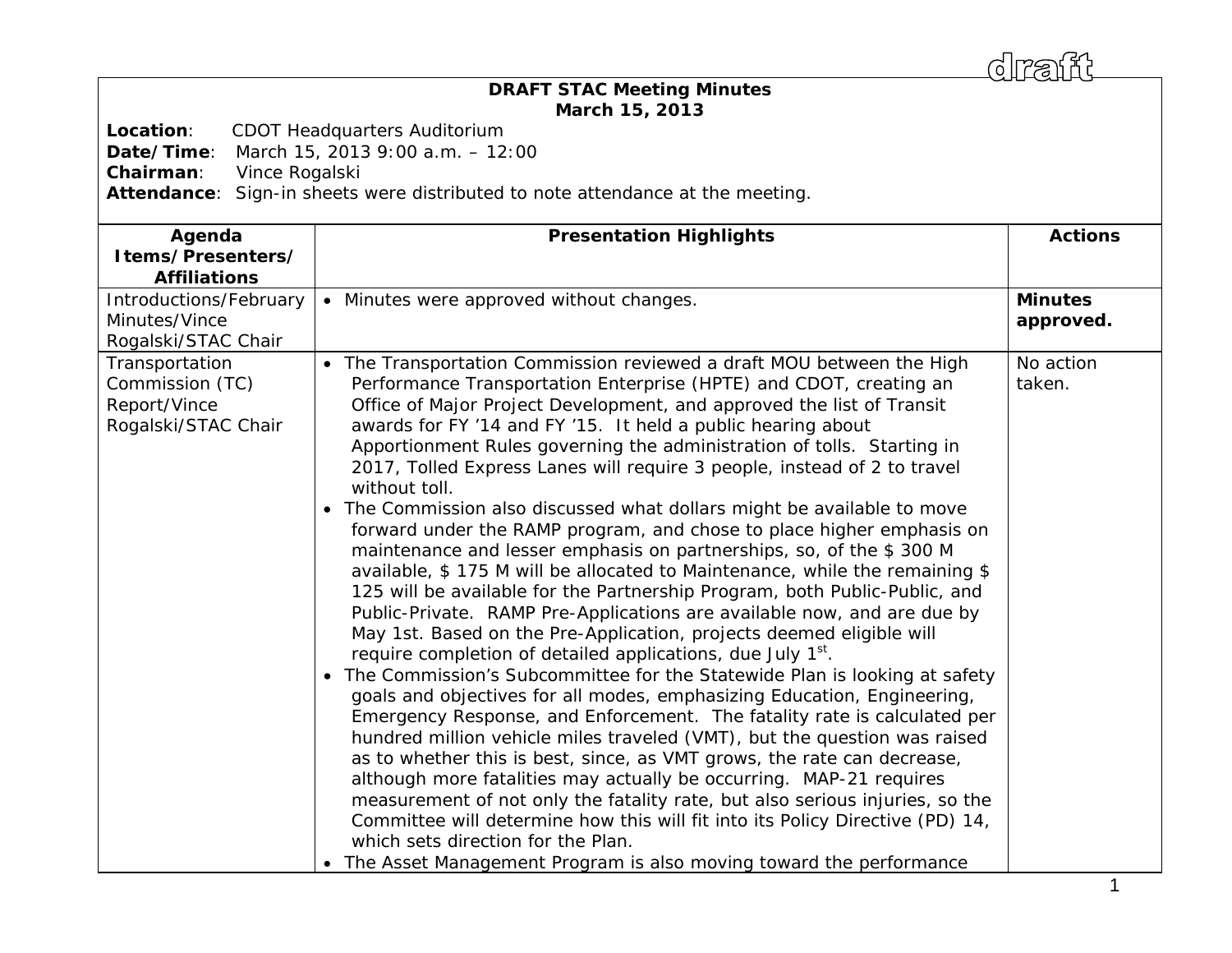|                                                                                                                                   | measures required in MAP-21, which also requires a "Risk-Based" Asset<br>Management Plan, which will direct us toward fixing what needs to be<br>fixed first, in order to deal with scarce resources. To do this, the<br>Commission is looking at "High Maintenance Areas" vs. "Low Maintenance<br>Areas".                                                                                                                                                                                                                                                                                                                                                                                                                                                                                                                                                                                                                                                                                                                                                                                                                                                                                                                                                                                                                                                                                                                                    |                            |
|-----------------------------------------------------------------------------------------------------------------------------------|-----------------------------------------------------------------------------------------------------------------------------------------------------------------------------------------------------------------------------------------------------------------------------------------------------------------------------------------------------------------------------------------------------------------------------------------------------------------------------------------------------------------------------------------------------------------------------------------------------------------------------------------------------------------------------------------------------------------------------------------------------------------------------------------------------------------------------------------------------------------------------------------------------------------------------------------------------------------------------------------------------------------------------------------------------------------------------------------------------------------------------------------------------------------------------------------------------------------------------------------------------------------------------------------------------------------------------------------------------------------------------------------------------------------------------------------------|----------------------------|
| <b>Federal and State</b><br>Legislative Update/<br>Kurt Morrison/CDOT<br>Office of Policy &<br><b>Government Relations</b>        | . It is day 66 of the legislative session and 520 bills have been introduced to<br>date. CDOT is tracking 70-80 bills including two bills introduced by CDOT.<br>SB 203 bars CDOT's ability to put any commercial establishments in the<br>ROW. HB 1252 increases settlement funds coming from current lawsuits.<br>AFLCIO is seeking an overhaul of CDOT's contracting processes, changing<br>the current bidding process to best value. CDOT is evaluating to<br>determine whether this will result in an increase or decrease in costs.                                                                                                                                                                                                                                                                                                                                                                                                                                                                                                                                                                                                                                                                                                                                                                                                                                                                                                    | No action<br>taken.        |
| <b>Federal Lands Access</b><br>Program/Scott<br>McDaniel/CDOT Staff<br>Branches/Allen<br>Grasmick/Central<br><b>Federal Lands</b> | MAP-21 created this new program, intended for roads that are owned or<br>$\bullet$<br>maintained by state or local county governments but access federal<br>property. A 17.21% local match is required. The application is available<br>on CDOT's website, along with schedules, a project proposal form and<br>project evaluation criteria, a completed sample application, and contacts.<br>• The Programming Decision Committee (PDC) - of which STAC's Thad Noll is<br>a member - is refining selection criteria. CDOT can be an applicant. The<br>deadline for applications is May $15th$ . The hope is that when that<br>application is put in, it is already cleared with the applicants' committees.<br>As the program is so new, the committee would like to see the type of<br>applications it receives prior to determining the best application cycle.<br>The PDC will put together a short list of projects based on applications.<br>• We're really looking for a coalitionyou can also reach out to others to<br>bring in additional funding. For example, you can take funding from a<br>business for a section of road that provides access to that business.<br>Military facilities are eligible and the best approach would be to partner<br>with Defense Access Roads for a really good project. In the past, we've<br>seen that the most successful applications have been jointly prepared by<br>partnering applicants. | No action<br>taken.        |
| MAP-21 Funding<br>Programs/Sandi<br>Kohrs/CDOT Division<br>of Transportation                                                      | MAP-21 is a two year bill. There will be time for additional conversations<br>$\bullet$<br>for FY '15. The STAC approved a motion recommending the following to<br>the Transportation Commission:<br>o Transportation Alternatives Program (TAP) - Recognizing that the                                                                                                                                                                                                                                                                                                                                                                                                                                                                                                                                                                                                                                                                                                                                                                                                                                                                                                                                                                                                                                                                                                                                                                       | <b>Motion</b><br>Approved. |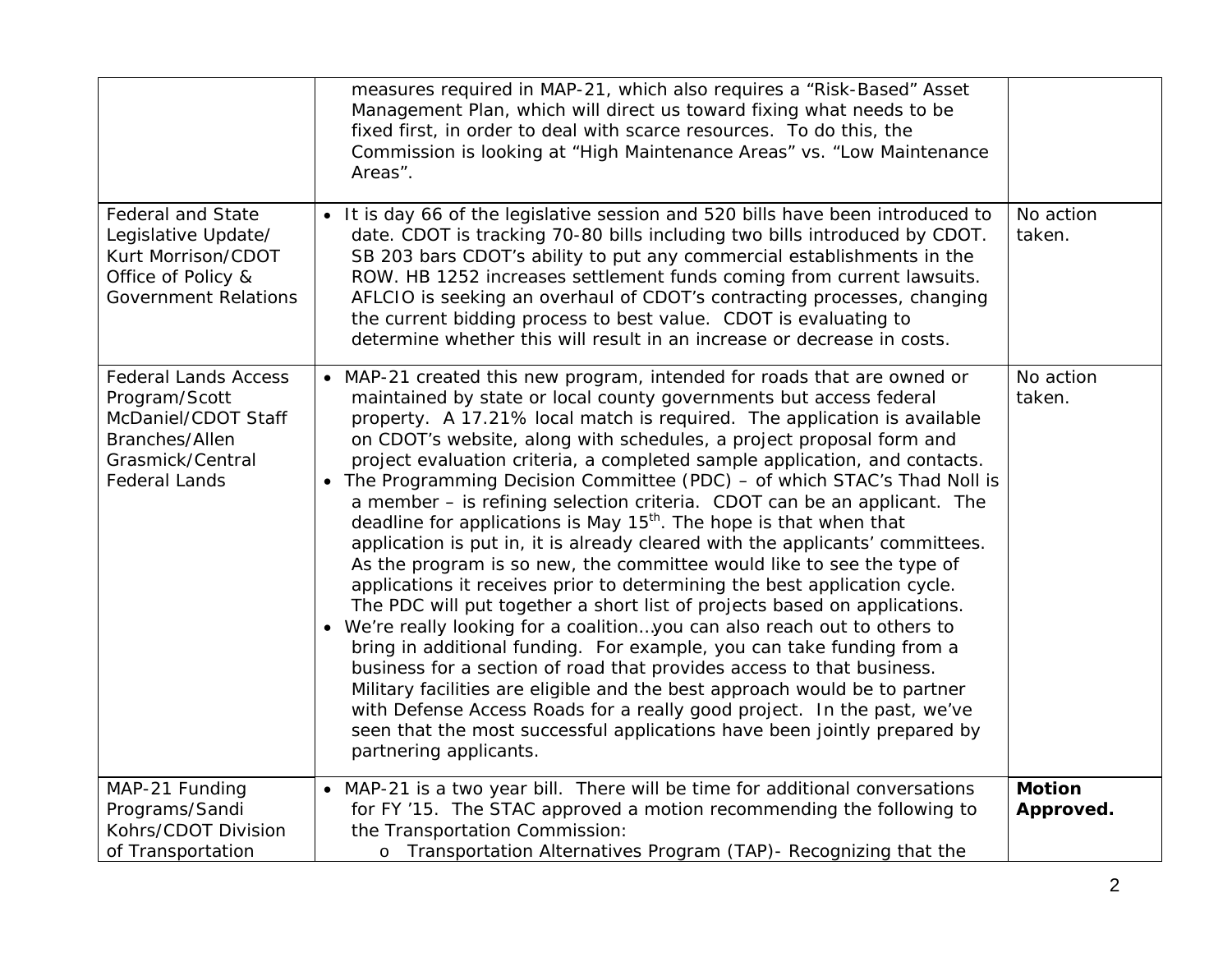| Development (DTD)                                     | dollar amount for the program is less than what was previously<br>allocated to any of the individual programs now encompassed in<br>TAP, STAC's recommendation was to accept an offer from DRCOG to<br>take less TAP funds (in exchange for additional CMAQ funds) and to<br>keep all other areas whole to the level of FY 14 Transportation<br>Enhancements (TE) in Resource Allocation.<br>CMAQ- Under MAP-21, a new provision allows funding CNG or<br>$\circ$<br>electric vehicle recharging stations. STAC recommended that funds<br>above FY 14 Resource Allocation be held back pending further<br>discussions with the Colorado Energy Office on a statewide CNG<br>program. Funds up to the level in the FY 14 Resource Allocation will<br>be allocated among recipients as indicated in Resource Allocation.<br>This approach was agreed to by the Front Range CMAQ recipients in<br>previous discussions.<br>Surface Transportation - STP-Metro - sub allocations are based on<br>the population in urbanized areas over 200,000. The allocations are<br>barely over Resource Allocation figures. STAC recommended<br>distributing STP-Metro in FY 14 pursuant to past practice on the<br>basis of the population of urbanized areas over 200,000.                |                     |
|-------------------------------------------------------|------------------------------------------------------------------------------------------------------------------------------------------------------------------------------------------------------------------------------------------------------------------------------------------------------------------------------------------------------------------------------------------------------------------------------------------------------------------------------------------------------------------------------------------------------------------------------------------------------------------------------------------------------------------------------------------------------------------------------------------------------------------------------------------------------------------------------------------------------------------------------------------------------------------------------------------------------------------------------------------------------------------------------------------------------------------------------------------------------------------------------------------------------------------------------------------------------------------------------------------------------------------------------|---------------------|
| RAMP Update/Debra<br>Perkins-Smith/CDOT<br><b>DTD</b> | • RAMP information, including a schedule, criteria, and FAQs is now available<br>on the CDOT website.<br>Debra stated that RAMP is not new money - this is not an infusion of cash,<br>or a new revenue source - it's a different management method for the<br>funds we have. MAP-21 requires allocating funds according to<br>performance. The idea under the RAMP Program is to do a statewide<br>evaluation of needs. Vince added that "critical need" is determined by the<br>actual condition of the asset. If the road is drivable, a project may not<br>happen for a while. If design is not ready, a project cannot be advanced -<br>it's not being pushed back, but it's not being pushed forward. Within the<br>Partnership Program there are public-public partnerships and public-<br>private partnerships. For partnerships, selection will depend on an<br>evaluation of applications. The Partnership Program requires a target 20%<br>match.<br>There is about \$10 M for operational improvements which you can apply<br>for as well. Operations does not require a match. We have not looked at<br>advancing funds to local agency projects. Special considerations, such as<br>whether a proposal receives credit for money already spent in design, will | No action<br>taken. |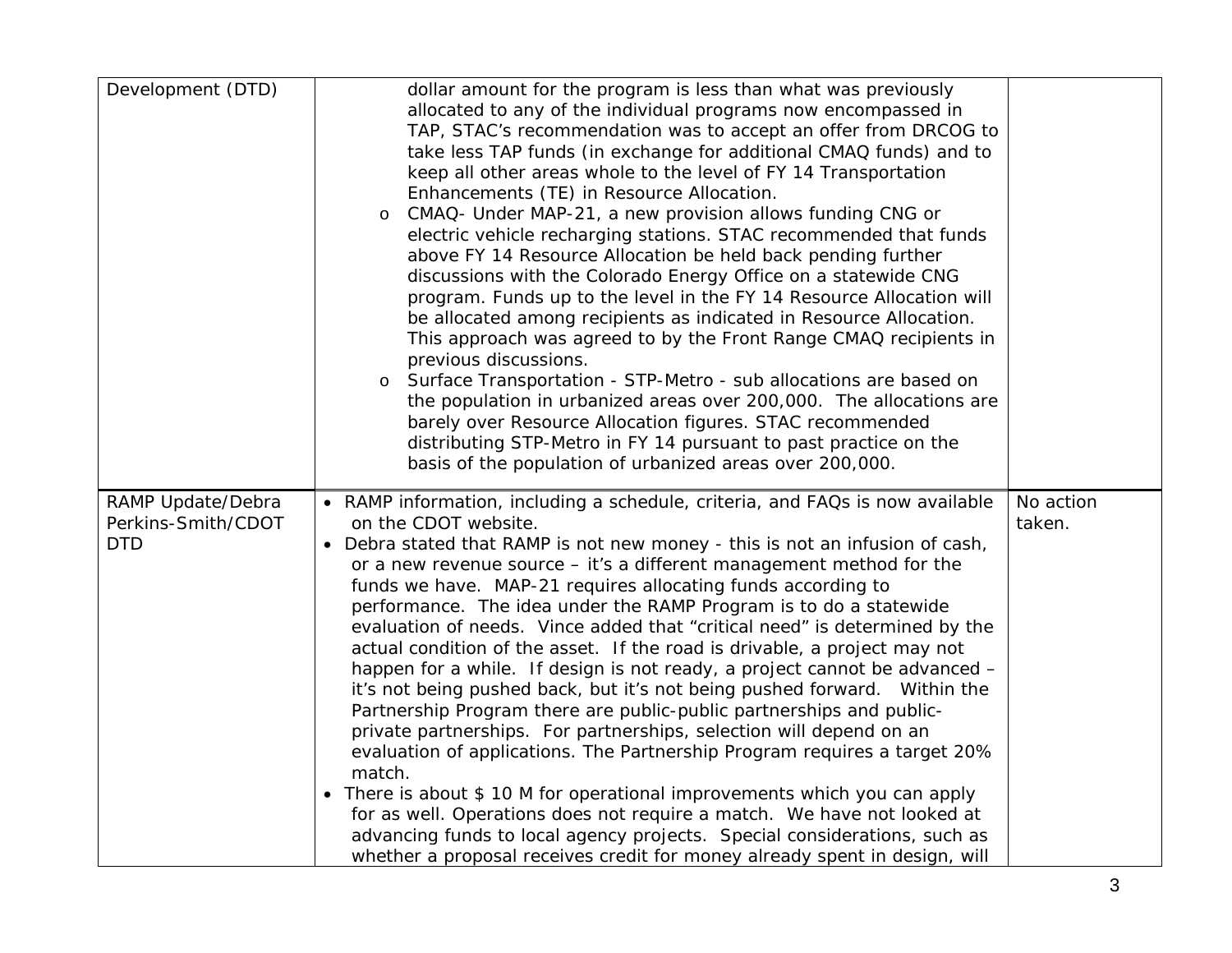be considered in the Pre-Application process.

| • Debra explained that CDOT wanted to do a 2-step process, starting with a     |
|--------------------------------------------------------------------------------|
| Pre-Application and, if the proposal is deemed appropriate, a Detailed         |
| Application. Pre-Applications will give us information on the projects that    |
| you're considering. Pre-Applications will be submitted to the regions unless   |
| you're working directly with HPTE or the Operations Division. On May 1st,      |
| the Regions will review the Pre-Applications to see if proposed projects are   |
| eligible. If Pre-Application is successful, detailed applications are due July |
| 1st.                                                                           |
| • We will want to know whether the proposed project may be completed by        |

- 2017. The intent of the program is not to fund a project already slated for funding. We plan to have a list of STIP projects that can be accelerated for you in April. We're also working on a list of projects for surface treatment.
- STAC members expressed concerns about regional needs being neglected, and asked that regional needs and priorities be considered.
- There was concern that rural Colorado will be at a disadvantage for the funding match - ability to pay may not align with the criticality of a project - but that's one of the reasons matching with federal funds is not allowed, as the TPRs do not have access to these funds. Communities wishing to propose a project need not have their required funds "in hand" by May 1st, but must be able to demonstrate where it would come from.
- Barbara Kirkmeyer stated she'd hate to see emphasis on projects that are over-matched, because there are critical needs in areas that can't afford a match. Deb responded that the Commission has recognized this. The use of federal funds for match is excluded, as these are not available to the TPRs. However, other "in-kind" items may be used as match, such as right-of-way, materials, etc. These would need to be approved by the Commission.
- $\bullet$  Members asked for clarification on "projects integrated with the system", and Debra said that the idea is to have discussion on that. Definitions/examples for "legitimate" and "critical" can be found in the application.
- . Steve Rudy cautioned the Commission against making five years of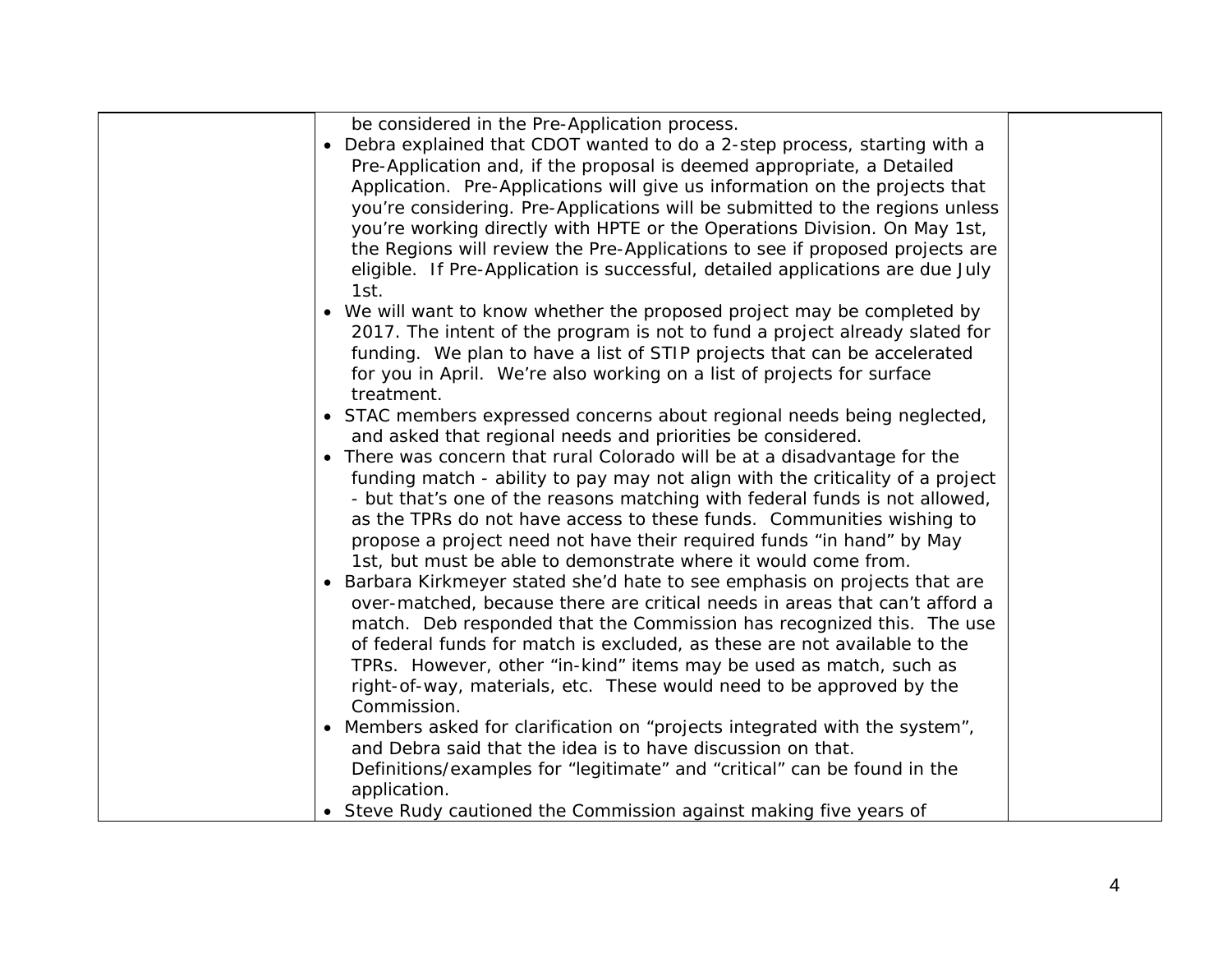|                                                                                                  | commitments this year, as there is still so much to be learned.                                                                                                                                                                                                                                                                                                                                                                                                                                                                                                                                                                                                                                                                                                                                                                                                                                                                                                                                                                                                                                                                                                                                                                                                                                                                                                                                                                                                                                                                                                                                                      |                            |
|--------------------------------------------------------------------------------------------------|----------------------------------------------------------------------------------------------------------------------------------------------------------------------------------------------------------------------------------------------------------------------------------------------------------------------------------------------------------------------------------------------------------------------------------------------------------------------------------------------------------------------------------------------------------------------------------------------------------------------------------------------------------------------------------------------------------------------------------------------------------------------------------------------------------------------------------------------------------------------------------------------------------------------------------------------------------------------------------------------------------------------------------------------------------------------------------------------------------------------------------------------------------------------------------------------------------------------------------------------------------------------------------------------------------------------------------------------------------------------------------------------------------------------------------------------------------------------------------------------------------------------------------------------------------------------------------------------------------------------|----------------------------|
| FY 14 Final Budget/Pat<br>Saffo/CDOT Office of<br><b>Financial Management</b><br>& Budget (OFMB) | • Since last month, an additional \$7.2 M has been moved to Maintenance.<br>The Commission is not anticipated to approve the Budget this month;<br>however, with such minor changes, they might do so. In that case, it<br>would be helpful to have STAC's recommendation. Going forward, both<br>"Indirects" and "Construction Engineering (CE) will be called out<br>separately.<br>Motion for STAC approval of the FY '14 Final Budget was approved<br>unanimously.                                                                                                                                                                                                                                                                                                                                                                                                                                                                                                                                                                                                                                                                                                                                                                                                                                                                                                                                                                                                                                                                                                                                               | <b>Motion</b><br>approved. |
| Revenue<br>Projections/Pat<br>Saffo/CDOT OFMB                                                    | The Transportation Commission asked for an additional scenario, to include<br>the Congressional Budget Office projections after 2020, which came with<br>the CAFE standards document, illustrated by the orange line on the<br>handout. Staff recommendation is to use Scenario 4 with SB 228 added,<br>which won't completely make up for the reductions, but it will significantly<br>mitigate them. This projection is still less than 2035 Resource Allocation -<br>these numbers are less than what we had to work with in the last plan.<br>• Steve Rudy recommended STAC concur with the inclusion of SB 228,<br>noting that if it is not shown, CDOT will most certainly not receive it.<br>Vince agreed, noting that, for now, SB 228 is in law, and our policy has<br>always been to do what's in current law. Furthermore, if it is included, and<br>then later taken away, it is easier to illustrate just what is being lost.<br>The more constrained, the less there is to put into a fiscally constrained<br>$\bullet$<br>plan, making it difficult to show what we'd do if we did have more. The<br>Commission wants this to be realistic, so have above-the-line projects<br>identified. We want to allow for the conversation on what would be<br>priorities if additional funding becomes available. Colorado is predicted to<br>have more HUTF than the national average. Rob Mac Donald added that<br>the Commission is starting to lock itself in in the outer years, and, since<br>STAC will be re-visiting this in a few years, PPACG can support this<br>motion. Motion passes unanimously. | Motion<br>approved.        |
| <b>Public Participation</b><br>Guide/Michelle                                                    | • A 45-day public review and comment period is required by MAP-21. Please<br>provide comments by April 1. After we've incorporated your comments,                                                                                                                                                                                                                                                                                                                                                                                                                                                                                                                                                                                                                                                                                                                                                                                                                                                                                                                                                                                                                                                                                                                                                                                                                                                                                                                                                                                                                                                                    | No action<br>taken.        |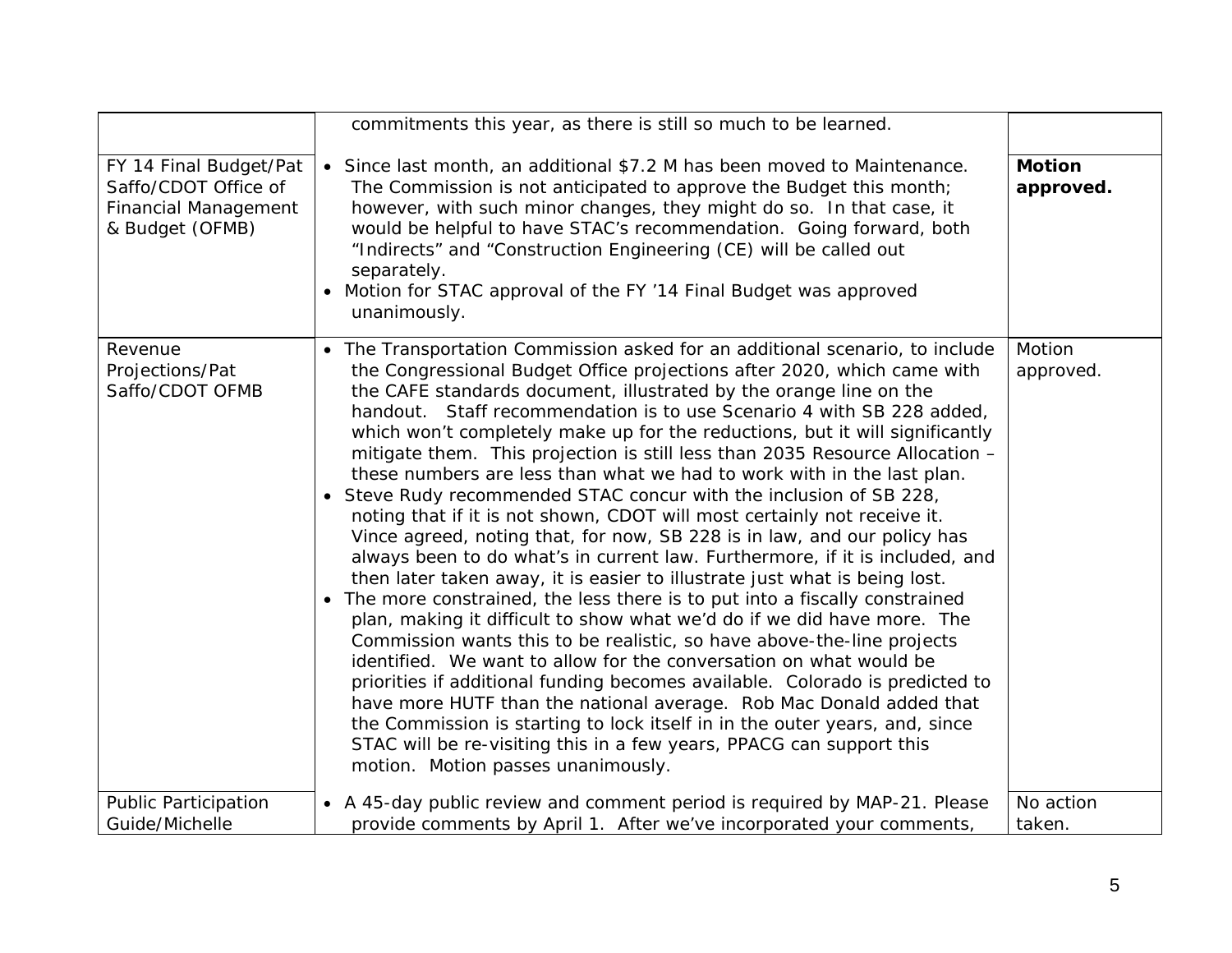| Scheuerman/CDOT<br><b>DTD</b>                                                                      | we will forward to FHWA. This does not take the place of public<br>involvement for the statewide plan. This is comment on the public<br>involvement plan itself.                                                                                                                                                                                                                                                                                                                                                                                                                                                                                                                                                                                                                                                                                                                                                                                                                                                                                                                                                                                                                        |                     |
|----------------------------------------------------------------------------------------------------|-----------------------------------------------------------------------------------------------------------------------------------------------------------------------------------------------------------------------------------------------------------------------------------------------------------------------------------------------------------------------------------------------------------------------------------------------------------------------------------------------------------------------------------------------------------------------------------------------------------------------------------------------------------------------------------------------------------------------------------------------------------------------------------------------------------------------------------------------------------------------------------------------------------------------------------------------------------------------------------------------------------------------------------------------------------------------------------------------------------------------------------------------------------------------------------------|---------------------|
| Statewide<br>Transportation<br>Plan/Michelle<br>Scheuerman/CDOT<br><b>DTD</b>                      | • A Six-Month Strategic Roadmap has been prepared to guide planning<br>activities for the next six months - including a table indicating Key<br>Elements - and has been sent to STAC members. CDOT would like<br>feedback from STAC. Stakeholder conversations will begin this summer.                                                                                                                                                                                                                                                                                                                                                                                                                                                                                                                                                                                                                                                                                                                                                                                                                                                                                                  | No action<br>taken. |
| <b>State Freight</b><br>Plan/Jason<br>Wallis/CDOT DTD                                              | • The State Freight Plan is independent from the Statewide Transportation<br>Plan (SWP), but it is being prepared at the same time, and<br>recommendations from the Freight Plan will be rolled into the SWP, as will<br>the other modal plans. The Freight Advisory Committee (FAC) will meet in<br>May, and, in June and July the Freight team will attend the same meetings<br>being held for the SWP, as Freight will be included in the discussions.<br>We'll gather what we learn from the TPRs, and bring it back to the<br>Advisory Committee.<br>The Freight Plan will address the MAP-21 requirements and the National<br>$\bullet$<br>Goals for Freight, freight infrastructure, freight traffic, connectivity,<br>environmental issues, and other safety characteristics related to<br>movement, as well as CDOT policies and strategies. It will take more of<br>an economic approach to this process, looking at freight bottlenecks, and<br>other issues. The FAC will be charged with reviewing our data, and<br>providing additional information that they may have from their industries,<br>and identify ways to keep the industry involved in the planning process. | No action<br>taken. |
| <b>Regional Commuter</b><br><b>Bus Plan/Mark</b><br>Imhoff/CDOT Division<br>of Transit& Rail (DTR) | • CDOT is looking to implement a basic system of express regional commuter<br>bus (RCB) service along the I-25 Front Range and I-70 Mountain corridors,<br>to provide an integrated transportation system, improve mobility, and<br>increase modal choice. RCB plan development began this January, and we<br>hope to take to the Commission this summer for approval. The<br>Commission will serve as the governing body of the RCB system, and, with<br>their approval, we'll begin a series of public meetings and branding efforts.<br>Stakeholder outreach will include STAC briefings.<br>• There is a TRAC subcommittee, expanded to include all of the transit                                                                                                                                                                                                                                                                                                                                                                                                                                                                                                                  |                     |